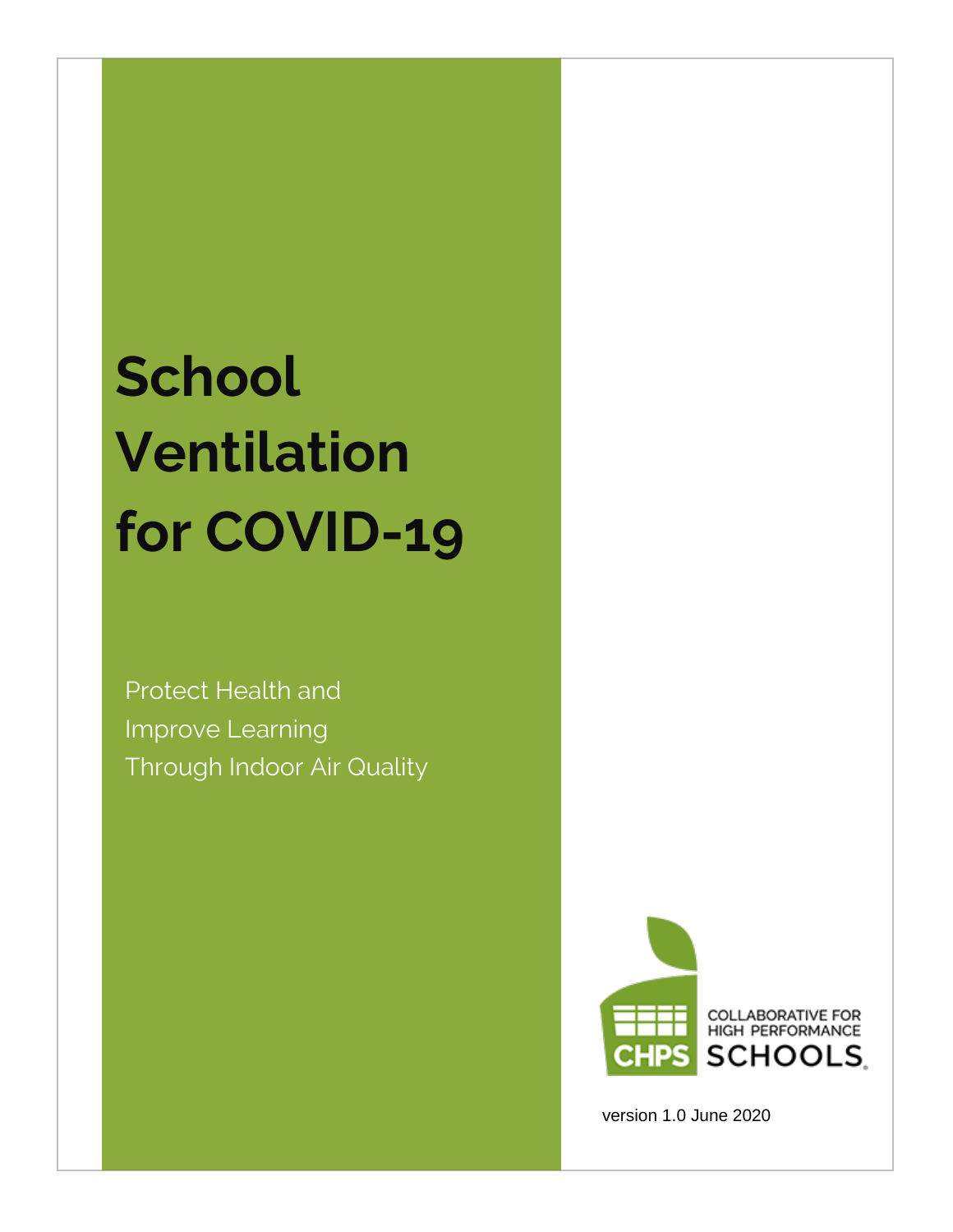| <b>Introduction</b>                                                       | 3              |
|---------------------------------------------------------------------------|----------------|
| <b>About CHPS</b>                                                         | 3              |
| <b>Background Science</b>                                                 | 4              |
| Connection between Indoor Air Quality and Learning                        | $\overline{4}$ |
| Connection between Indoor Air Quality and Disease Transmission            | 6              |
| State of Indoor Air Quality in Schools                                    | $\overline{7}$ |
| <b>Benefits of Improved IAQ in Schools</b>                                | 9              |
| <b>Evidence-Based Strategies for Operations</b>                           | 9              |
| Filter Changes - MERV 13                                                  | 9              |
| Daily Air Flush Out                                                       | $9\,$          |
| Retro-Commissioning                                                       | 9              |
| Measure and Monitor CO2                                                   | 10             |
| Open Doors and Windows                                                    | 10             |
| Economizers                                                               | 10             |
| <b>Preventive Maintenance Inspections</b>                                 | 11             |
| <b>Evidence-Based Design Strategies for Renovations and New Buildings</b> | 11             |
| Focus on Health of the Occupants                                          | 12             |
| CO2 Monitoring and Display                                                | 12             |
| Operable Windows and Connection to Outdoors                               | 12             |
| Filtration                                                                | 13             |
| <b>Increase Ventilation Rates</b>                                         | 13             |
| <b>Dedicated Outside Air Systems</b>                                      | 14             |
| <b>Demand Controlled Ventilation</b>                                      | 14             |
| Reduce Volatile Organic Compounds                                         | 14             |
| <b>Commissioning and Functional Checklists</b>                            | 15             |
| <b>Funding Opportunities</b>                                              | 16             |
| <b>Energy Efficiency Funding</b>                                          | 16             |
| <b>Facilities Funds</b>                                                   | 17             |
| <b>Local Bonds</b>                                                        | 17             |
| <b>Conclusion and Hopes for the Future</b>                                |                |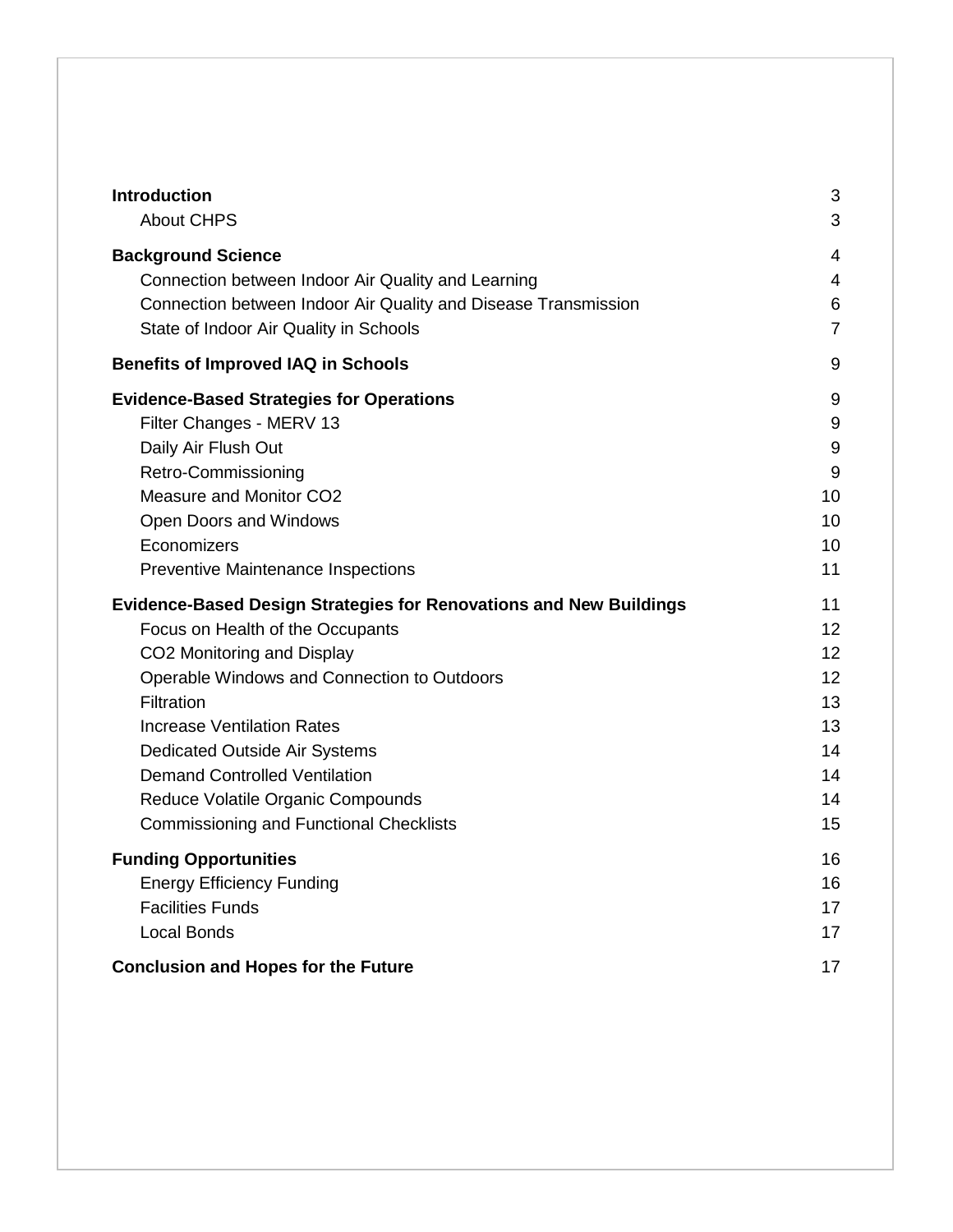## <span id="page-2-0"></span>**Introduction**

The COVID-19 pandemic that has affected every corner of the globe in 2020 will have profound, long-lasting impacts on the design of schools and other physical environments. This has often been the case throughout history as the response to disease and building occupant safety have shaped the way we live. Staples of our modern environment as diverse as city parks and the clean lines and smooth surfaces of modern architecture were in part a response to epidemics of cholera, typhoid fever and other diseases in the late 19th and early 20th centuries. In many cases the response to disease gave increased importance, support and visibility to movements that were already underway.<sup>1</sup> As we begin to look toward recovery from this epidemic and the prospect of living with it for a prolonged period, the Collaborative for High Performance Schools (CHPS) hopes there will be a similar outcome. We hope to bring renewed focus to the role that the quality of learning environments, particularly IAQ, plays in student and teacher health, achievement and wellness. The goal of this paper is to outline the learning and wellness benefits of improved IAQ in schools and to provide actionable design strategies to achieve those benefits as well as connections to further resources.

#### <span id="page-2-1"></span>About CHPS

 $\overline{a}$ 

Founded nearly 20 years ago, the Collaborative for High Performance Schools (CHPS) has a mission to improve student health and achievement, conserve resources, and protect the environment through better school buildings. To help school districts and designers implement strategies proven to benefit student health, learning and the environment, CHPS has created a set of research-based standards and guidelines called *The CHPS Criteria*. *The CHPS Criteria* is organized into seven important categories — with the largest weight dedicated to Indoor Environmental Quality (IEQ). Within each category there are individual credits and prerequisites, such as daylighting, low volatile organic compounds and increased ventilation. Each one includes specific metrics for guiding and evaluating school designs to determine whether they can achieve the performance that research has shown to benefit students and teachers. All 101 prerequisites and credits work together to ensure that every CHPS project meets minimum standards for sustainability and performance in key areas such as acoustics and water use reduction while also allowing the flexibility to accommodate each project's constraints. This balance creates a rigorous and usable tool to guide and evaluate the design of highperformance schools. *The CHPS Criteria* makes it easy for school districts to set clear, research-based standards for the design of their facilities and to set requirements for their designers to ensure their school buildings meet these standards.

<sup>&</sup>lt;sup>1</sup> Campbell, Margaret. "What tuberculosis did for modernism: the influence of a curative environment on modernist design and architecture." *Medical history* vol. 49,4 (2005): 463-88. doi:10.1017/s0025727300009169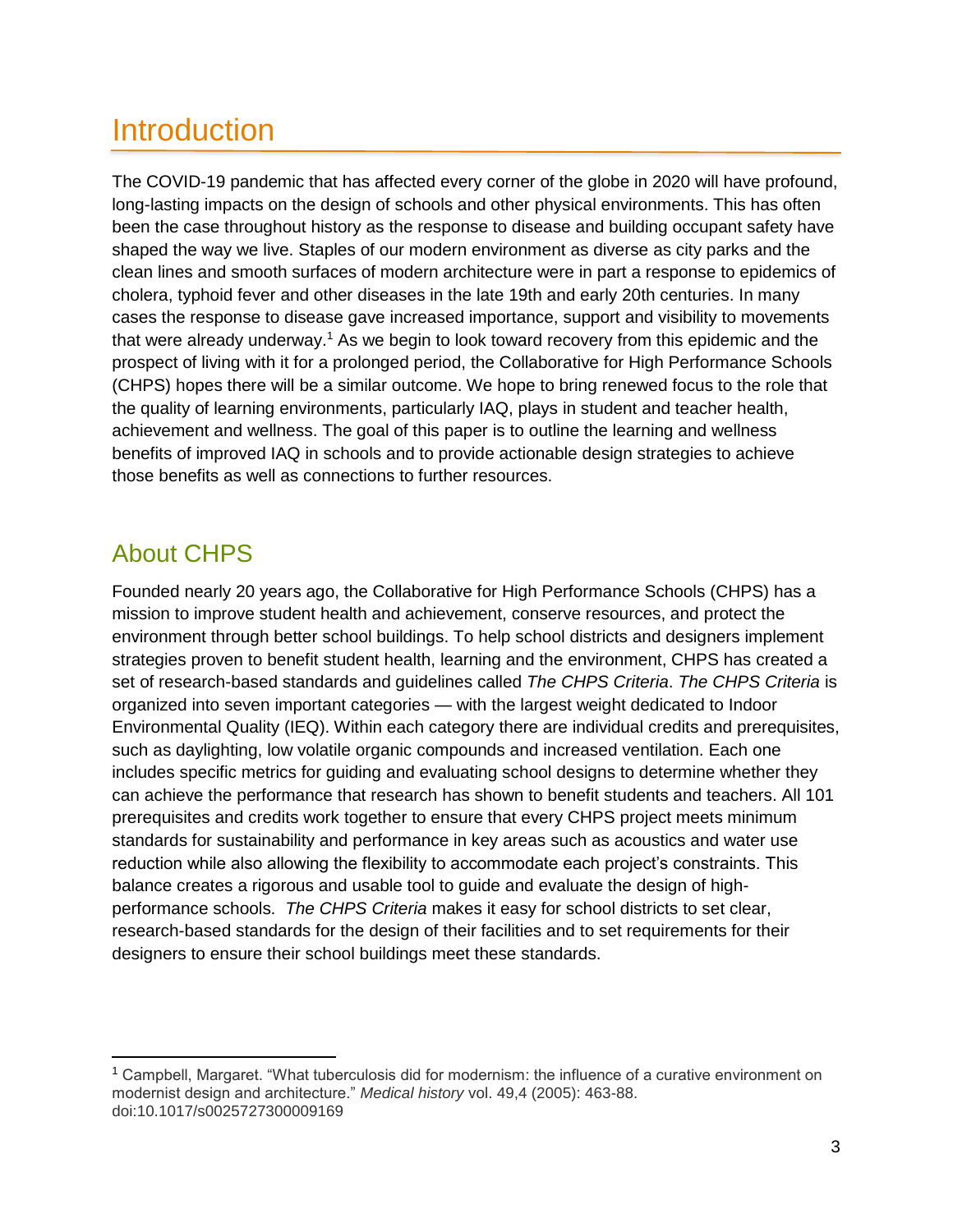#### <span id="page-3-1"></span><span id="page-3-0"></span>Connection between Indoor Air Quality and Learning

There is a broad and growing body of research establishing a strong link between the quality of a school's learning environment and the performance of its students. Although it is not often thought of this way, the learning environment — along with more widely recognized factors such as the teacher, family situation and socioeconomic status — is a significant factor in explaining the achievement gap between different students. A recent report by the World Bank, "The Impact of School Infrastructure on Learning," concluded that "Recent studies have shown that students' performance is enhanced in schools with better physical learning environments. As this report will show, the empirical argument for investing in learning environment is strong."<sup>2</sup>

An important study demonstrating a strong connection between the quality of the learning environment and student achievement was conducted by the University of Salford in the UK. This peer-reviewed study conducted detailed surveys of 153 classrooms in 27 diverse schools and collected academic performance data for their students. Using multilevel statistical analysis, the authors determined that "Differences in the physical characteristics of classrooms explain 16% of the variation in learning progress over a year for the 3766 pupils included in the study."<sup>3</sup> This shows that the quality of the environment is a significant factor in how students learn. The study further assessed the level of impact from seven different environmental characteristics: light, temperature, air quality, ownership, flexibility, visual complexity and color. The research team produced a [user-friendly report](http://usir.salford.ac.uk/id/eprint/35221/1/120515%20Clever%20Classrooms.pdf) that provides actionable strategies for teachers and designers.

In 2019 the Harvard T.H. Chan School for Public Health published a comprehensive report on how school buildings influence student thinking, health and performance called Schools for Health: Foundations for Student Success. The report "..reviews findings from more than 200 scientific studies and identifies more than 70 Health Performance Indicators."4 The report discusses the unique needs of children and how facilities can help meet them. The authors conclude that, "The evidence is unambiguous. The school building impacts student health, thinking and performance. Investing in school buildings is an investment in our future."

One of the most impactful areas identified in the University of Salford and Harvard reports is Air Quality. There have been numerous additional studies linking indoor air quality, specifically

<sup>2</sup> Barrett, Peter; Treves, Alberto; Shmis, Tigran; Ambasz, Diego; Ustinova, Maria. 2019. "The Impact of School Infrastructure on Learning : A Synthesis of the Evidence." *International Development in Focus*;. Washington, DC: World Bank. © World Bank.<https://openknowledge.worldbank.org/handle/10986/30920> License: CC BY 3.0 IGO."

 $3$  Barrett, Peter, et al. "The Holistic Impact of Classroom Spaces on Learning in Specific Subjects." Environment and Behavior, vol. 49, no. 4, May 2017, pp. 425–451, [http://doi:10.1177/0013916516648735](about:blank)  <sup>4</sup> Eitland, Erika, et al. "Schools for Health: Foundations for Student Success." *For Health*, Harvard University T.H. Chan School of Public Health, 2019, [schools.forhealth.org/.](schools.forhealth.org/)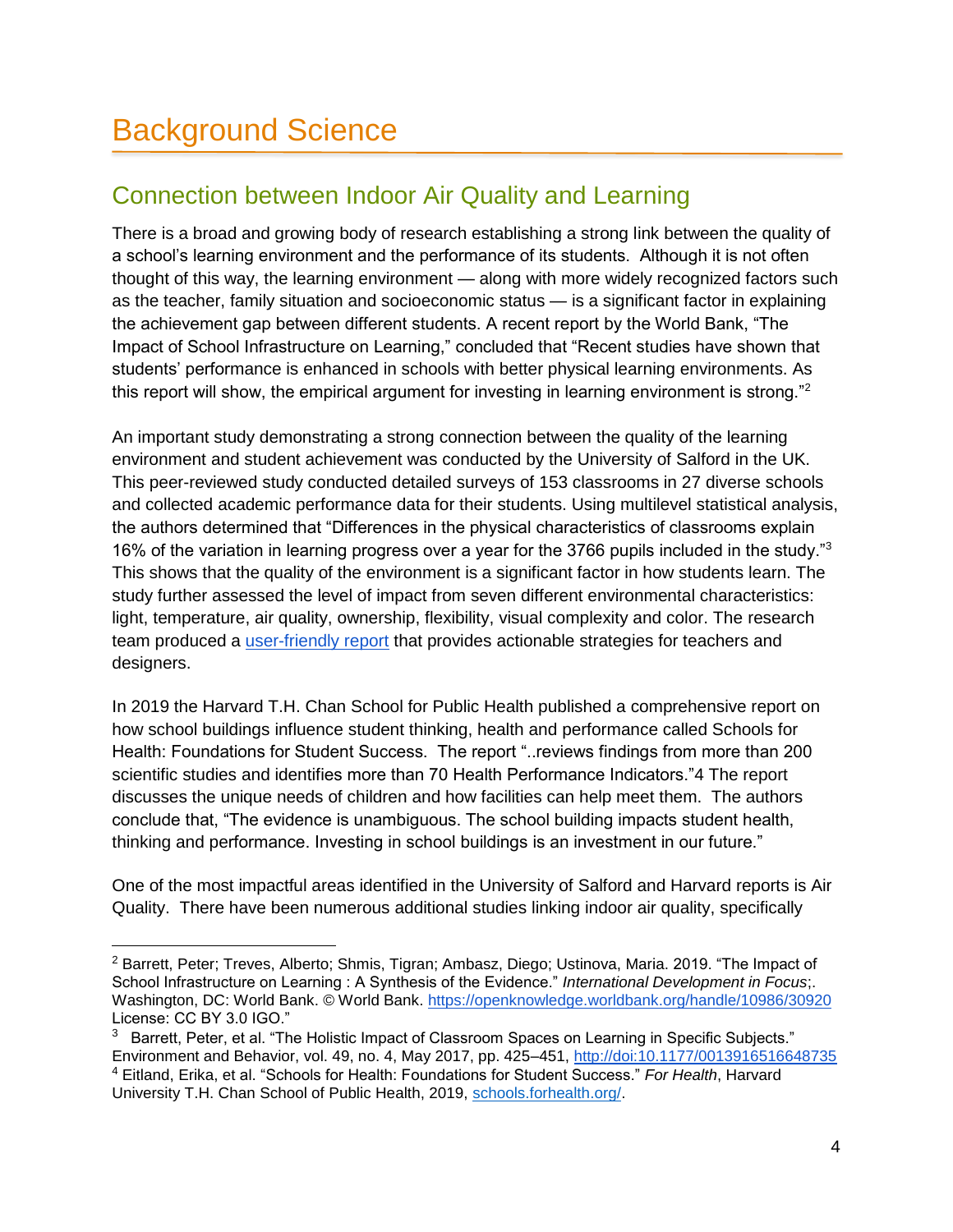carbon dioxide (CO2) levels, to learning and cognition. One of the most widely cited was completed by Harvard, Syracuse and SUNY universities in 2016.<sup>5</sup> This study used a laboratorysimulated office environment to test the cognitive performance of office workers under different levels of CO2 and volatile organic compounds (VOCs). The CO2 and VOC levels were adjusted to simulate a typical office environment, a "Green" indoor environment with lower CO2 and VOC levels and a "Green+" environment with even lower levels. The study concluded that, "On average, cognitive scores were 61% higher on the Green building day and 101% higher on the two Green+ building days than on the Conventional building day."<sup>6</sup> This shows the major impact that indoor air quality has on our ability to understand and process learning. Although this study was conducted on adults, the impact on children is likely bigger, since they breathe a larger volume of air relative to body size.

Another study in 2014 looked at changes in student test scores in one Texas school district where all the classrooms were renovated specifically to improve indoor air quality over a five-year period.<sup>7</sup> The renovations were specifically authorized to address indoor air quality problems such as mold, high VOC levels and poor ventilation at 66 elementary schools across the district. Although the scale of the improvements at each school was not large, typically \$300,000 to \$500,000, they produced measurable improvements in student achievement. By correlating test data with the timing of the renovations at each school, the researchers were able to demonstrate an improvement in standardized testing pass rates of 2-4%, depending on the scope of the renovations with more extensive projects typically producing a larger improvement. "Results indicate that performance on standardized tests significantly improves.... Rough calculations suggest that IAQ-renovations may be a more cost-effective way to improve standardized test scores than class size reductions." Another study of schools in California showed a similar link between improved indoor air quality and ventilation and improved academic performance.<sup>8</sup>

In addition to improving academic performance, research has also shown that improving classroom IAQ also improves student and teacher attendance. A study of 162 elementary school classrooms from different regions of California showed a significant link between improving ventilation rates and indoor air quality and a decrease in illness-related absence.<sup>9</sup> This study noted that average ventilation rates in the classrooms studied were far below state-required levels and if they were raised to the required minimum they "...would decrease IA [illness absence] by 3.4%, increase attendance‐ linked funding to schools by \$33 million annually, and increase costs by only \$4 million.

<sup>5</sup> Allen JG, MacNaughton P, Satish U, Santanam S, Vallarino J, Spengler JD. 2016. Associations of cognitive function scores with carbon dioxide, ventilation, and volatile organic compound exposures in office workers: a controlled exposure study of green and conventional office environments. Environ Health Perspect 124:805–812; <http://dx.doi.org/10.1289/ehp.1510037>

<sup>6</sup> Allen and MacNaughton 805.

<sup>&</sup>lt;sup>7</sup> Isabella Annesi-Maesano, Nour Baiz, Soutrik Banerjee, Peter Rudnai, Solenne Rive & on behalf of the SINPHONIE Group (2013) Indoor Air Quality and Sources in Schools and Related Health Effects, Journal of Toxicology and Environmental Health, Part B, 16:8, 491-550, DOI: 10.1080/10937404.2013.853609

<sup>8</sup> Haverinen- Shaughnessy, U., Moschandreas, D.J. and Shaughnessy, R.J. (2011), Association between substandard classroom ventilation rates and students' academic achievement. Indoor Air, 21: 121-131. [https://doi:10.1111/j.1600-0668.2010.00686.x](about:blank)

<sup>9</sup> Mendell, M.J., Eliseeva, E.A., Davies, M.M., Spears, M., Lobscheid, A., Fisk, W.J. and Apte, M.G. (2013), Association of classroom ventilation with reduced illness absence: a prospective study in California elementary schools. Indoor Air, 23: 515-528. [https://doi:10.1111/ina.12042](about:blank)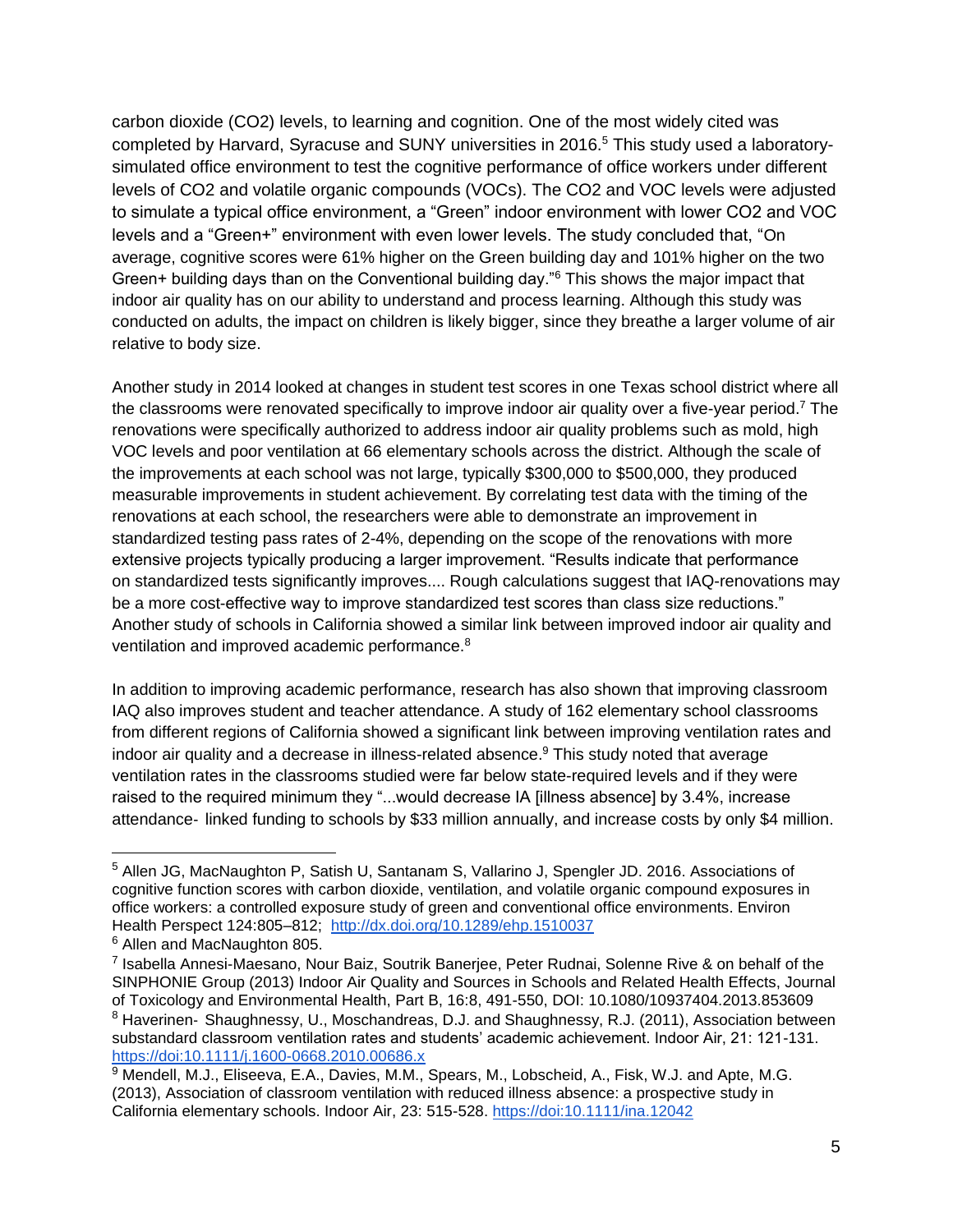Further increasing VRs [ventilation rates] would provide additional benefits." Reducing student absence improves academic achievement and provides additional funding to many school districts whose funding is tied to average daily attendance. Studies of schools in Washington, Idaho and Scotland have shown similar results. Additionally, a literature review published in 2017 looked at 26 studies from around the world and presented evidence of a strong association between ventilation rates, student performance and attendance.<sup>10</sup> Increasing student attendance not only boosts learning, but in 7 states, including California, Texas and New York, where a significant portion of funding is distributed based on average daily attendance this translates to an increase in funding.

These studies are examples of the growing body of research that demonstrates a strong connection between the quality of the learning environment and what happens within those spaces. They specifically show that significant benefits to student achievement and learning and to student attendance are correlated to improvements in indoor air quality and ventilation. At a time when schools are facing unprecedented COVID-19-related funding challenges, improving ventilation in classrooms and other learning spaces is an important and often overlooked strategy to improve student learning and, in many cases, even increase school funding in some states.

#### <span id="page-5-0"></span>Connection between Indoor Air Quality and Disease Transmission

There is a very active research effort into how the coronavirus is transmitted and what can be done to reduce its transmission. Much of this research is ongoing and not yet conclusive. However, the evidence collected so far seems sufficient — and similar enough to diseases that have already been studied — to allow some conclusions and recommendations for best practices for schools.

The first thing we know is that one of the primary ways the virus is transmitted is through airborne respiratory droplets. The American Society of Heating Refrigeration and Air Conditioning Engineers (ASHRAE) has stated, "Transmission of SARS-CoV-2 through the air is sufficiently likely that airborne exposure to the virus should be controlled. Changes to building operations, including the operation of heating, ventilating, and air conditioning systems, can reduce airborne exposures."<sup>11</sup> A 2003 literature review following previous epidemics of similar viruses concluded that, "There is strong and sufficient evidence to demonstrate the association between ventilation, air movements in buildings, and the spread of infectious disease."<sup>12</sup>

Although researchers do not have sufficient data to specify ventilation requirements that will prevent disease transmission, it is clear that proper ventilation is an extremely important

<sup>&</sup>lt;sup>10</sup> Fisk, WJ. The ventilation problem in schools: literature review. Indoor Air. 2017; 27: 1039– 1051. <https://doi.org/10.1111/ina.12403>

<sup>11</sup> "COVID-19 (Coronavirus) Preparedness Resources." *COVID-19: Resources Available to Address Concerns*, American Society of Heating Refrigeration and Air Conditioning Engineers, 2020, [www.ashrae.org/technical-resources/resources.](www.ashrae.org/technical-resources/resources)

<sup>12</sup> Li, Y., Leung, G.M., Tang, J.W., Yang, X., Chao, C.Y.H., Lin, J.Z., Lu, J.W., Nielsen, P.V., Niu, J., Qian, H., Sleigh, A.C., Su, H.‐ J.J., Sundell, J., Wong, T.W. and Yuen, P.L. (2007), Role of ventilation in airborne transmission of infectious agents in the built environment – a multidisciplinary systematic review. Indoor Air, 17: 2-18. doi[:10.1111/j.1600-0668.2006.00445.x](https://doi.org/10.1111/j.1600-0668.2006.00445.x)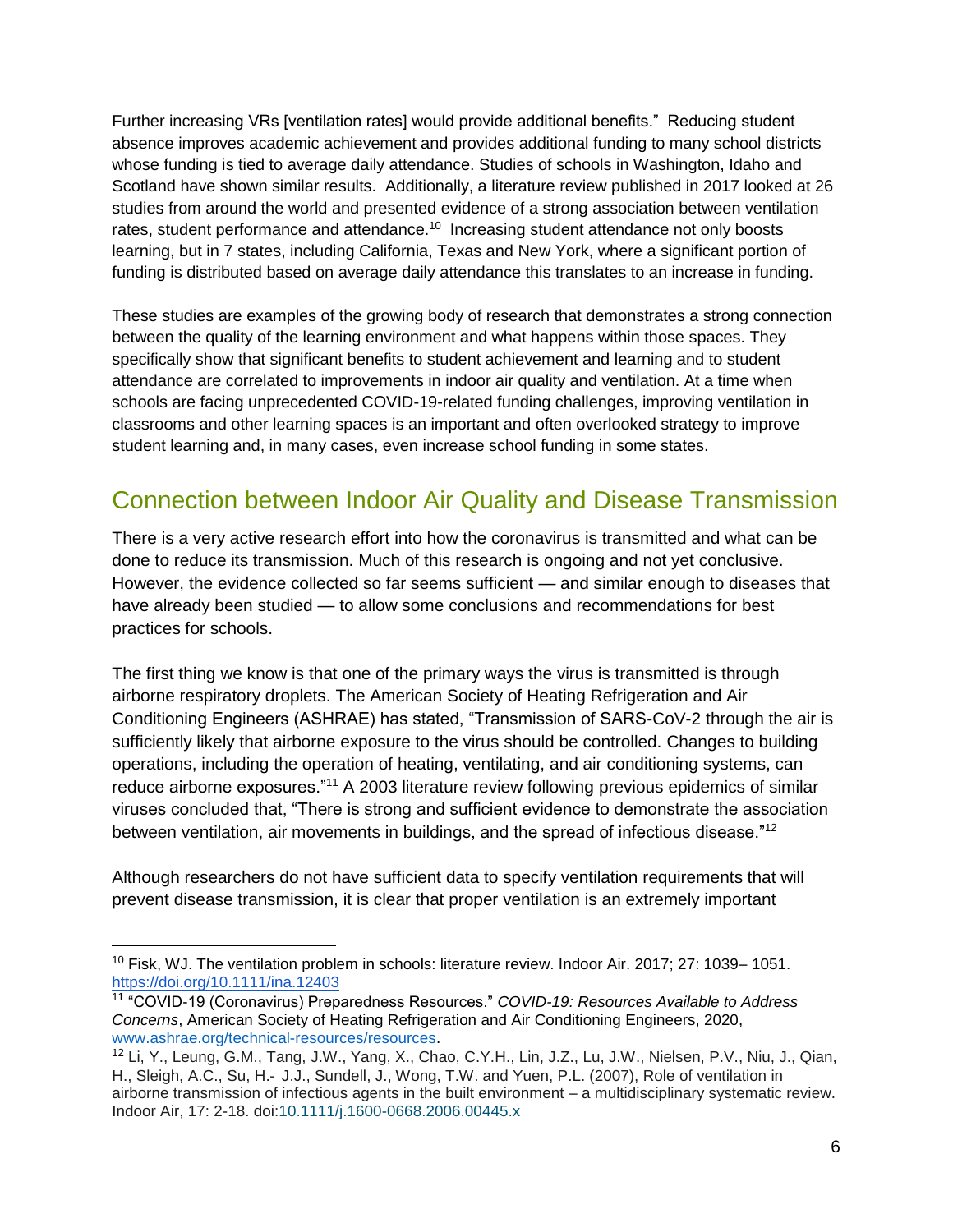strategy for reducing that risk. The CDC recommends that schools "Ensure [that] ventilation systems operate properly and increase circulation of outdoor air as much as possible, for example by opening windows and doors."<sup>13</sup> Increasing ventilation rates means exchanging the air inside the space for fresh outside air more often. This removes airborne respiratory droplets from an infected person from the space more quickly and lessens the risk they will infect someone else.

A recent study that got a lot of media attention was a case study of transmission of COVID-19 in a restaurant in Guangzhou, China. Although most of the media attention focused on how the direction of airflow within the space affected the virus transmission, another important consideration was the lack of ventilation in the space. The exhaust fans had been turned off so there was no outside air ventilation as part of the HVAC system, which led to very low ventilation rates. This led to the authors' conclusion that, "Aerosol transmission of SARS-CoV-2 due to poor ventilation may explain the community spread of COVID-19."<sup>14</sup> Based on past and emerging research it is clear that the performance of a building's ventilation system has a significant effect on indoor airborne virus transmission.

For a more detailed discussion of the science behind ventilation and disease transmission please refer to a recent detailed whitepaper from Taylor Engineering which provides more detailed discussion of these topics.<sup>15</sup>

#### <span id="page-6-0"></span>State of Indoor Air Quality in Schools

As we have established above, a healthy IAQ is important for student and teacher performance and wellness. Unfortunately, many classrooms are not providing healthy or even adequate IAQ to students and teachers. The 2017 literature review by WJ Fisk noted that in all 20 of the studies that provided CO2 data from 20 or more classrooms "...the reported average and median values of the peak CO2 concentration exceeded 1000 ppm, and in many instances 2000 ppm was exceeded. … These CO2 data indicate a widespread failure to provide the minimum amount of ventilation specified in standards for classrooms."<sup>16</sup> (CO2 concentration levels are often used as an effective proxy for overall indoor air quality which includes CO2 and other particulates and pollutants. 1000 ppm is approximately equal to the ASHRAErecommended ventilation rate and the code-required rate in California and many other jurisdictions of 15 cubic feet per minute). The 2013 study by Mendell et al. evaluated 152 classrooms in California and found that more than half did not meet the minimum requirements, including 95% of those in an all-air-conditioned district in the Central Valley.<sup>17</sup> This means that in

<sup>15</sup> <https://taylorengineers.com/taylor-engineering-covid-19-whitepaper>

<sup>13</sup> "Considerations for Schools." *Centers for Disease Control and Prevention*, 19 May 2020, [www.cdc.gov/coronavirus/2019-ncov/community/schools-childcare/schools.html.](www.cdc.gov/coronavirus/2019-ncov/community/schools-childcare/schools.html)

<sup>&</sup>lt;sup>14</sup> Lu J, Gu J, Li K, Xu C, Su W, Lai Z, et al. COVID-19 outbreak associated with air conditioning in restaurant, Guangzhou, China, 2020. Emerg Infect Dis. 2020 Jul [date cited]. <https://doi.org/10.3201/eid2607.200764>

<sup>16</sup> Fisk, WJ. 1041

<sup>17</sup> Medall, M.J. 523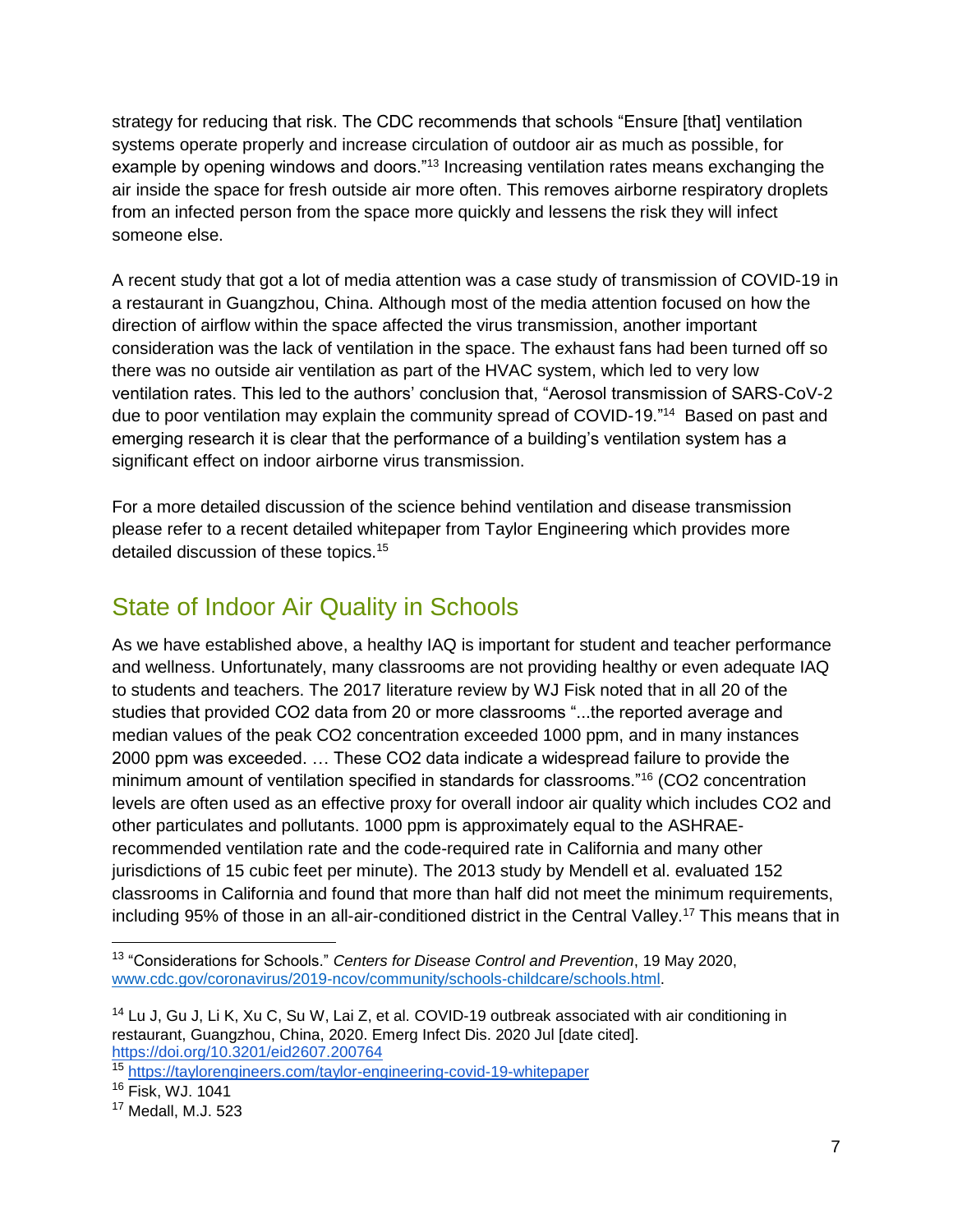many if not most classrooms children are not getting the required minimum amount of fresh air and their academic performance is negatively affected.

This problem is not limited to older classrooms with out-of-date mechanical systems in need of replacement or repair. A 2019 study conducted by Lawrence Berkeley National Laboratory evaluated the CO2 levels in 104 classrooms in 11 schools across the state with recently retrofitted or installed HVAC systems.<sup>18</sup> The study found that "Only around 15% of the classrooms had a median of daily VR [Ventilation Rate] estimates that met the 7 L/s-person code requirement." The study also included a detailed inspection of the mechanical equipment of the classrooms and documented a wide variety of issues that caused these new HVAC systems to underperform. These included "Improperly selected equipment, lack of commissioning, incorrect fan control settings and maintenance issues (heavily loaded filters)..."

These and other studies have shown that in many cases our students and teachers are learning and working in facilities that do not provide even the recommended levels of fresh air and as a result have high levels of CO2 and VOCs, making it more difficult to teach and learn. This is

especially troubling in the context of the study referenced earlier by Allen JG et al. on the cognitive function of office workers. That study showed that improving indoor air quality above the code-required minimum levels improved cognitive function by up to 100%. Most of our school classrooms are significantly below the baseline level of this study. There is a great opportunity to benefit teachers, students and the education system at large by making targeted investments in improved indoor air quality.

Research like this has informed the creation and continued updating of the CHPS Criteria for more than twenty years. Indoor Environmental Quality and especially Indoor Air Quality have been a particular focus for CHPS because of their impact on learning. This is reflected in the CHPS Criteria as further discussed below.

## Benefits of Improved IAQ in Schools

- Improved student learning and achievement on test scores
- Reduction in illness-related absences by students and teachers
- Increased school funding based on increased average daily attendance (ADA) *(in states using ADA to determine state funding)*
- Reduced teacher absenteeism and substitute teacher costs
- Improved working environment helping teachers better do their job
- Reduced liability from mold and other contaminant-based health issues
- Improved student disciplinary rates

<sup>&</sup>lt;sup>18</sup> Wanyu R. Chan, Xiwang Li, Brett C. Singer, Theresa Pistochini, David Vernon, Sarah Outcault, Angela Sanguinetti, Mark Modera, Ventilation rates in California classrooms: Why many recent HVAC retrofits are not delivering sufficient ventilation, Building and Environment, Volume 167, 2020, 106426, ISSN 0360- 1323,<https://doi.org/10.1016/j.buildenv.2019.106426>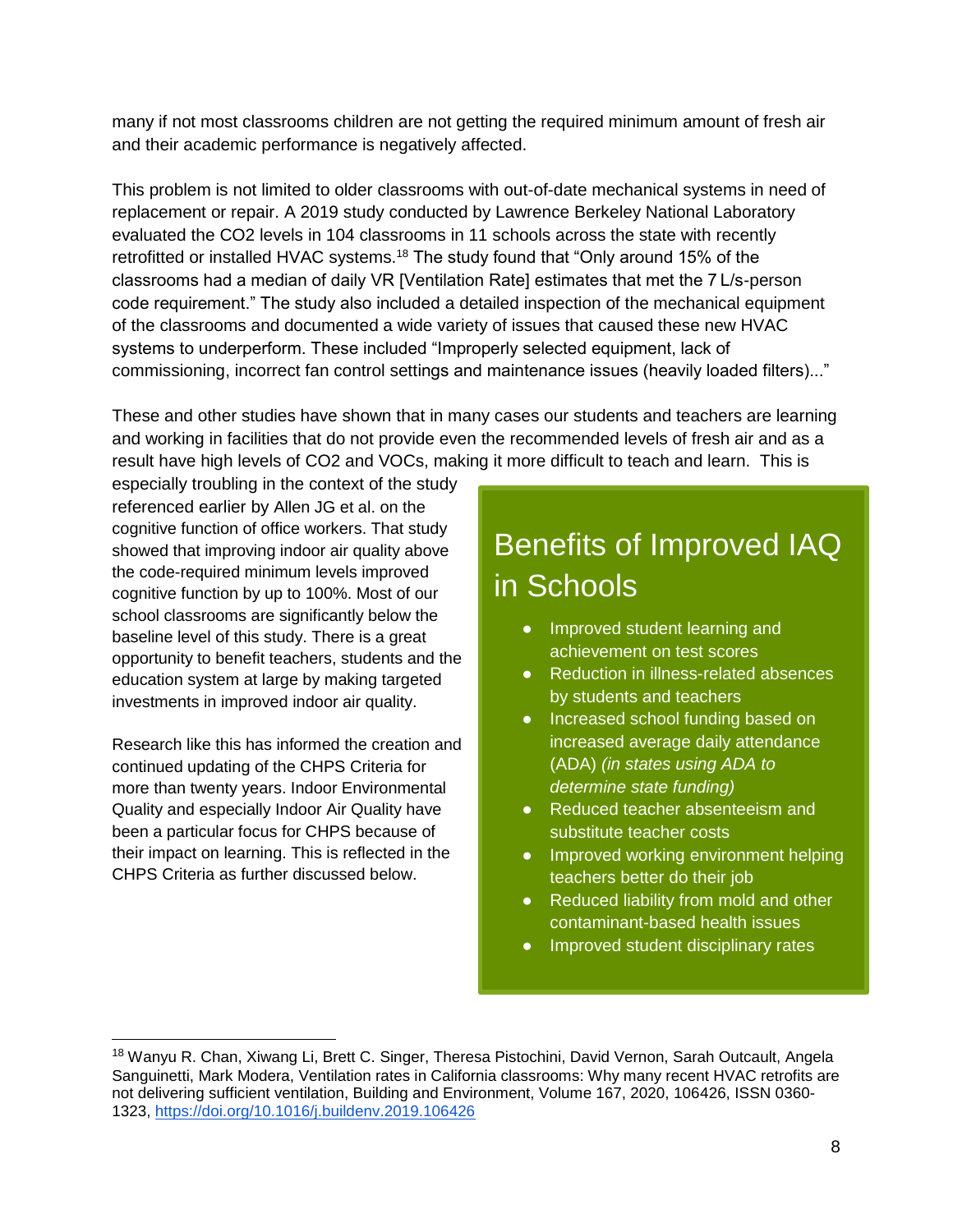## <span id="page-8-0"></span>Evidence-Based Strategies for Operations

As we saw above, many classrooms are not adequately ventilated. Many of these will need to be addressed quickly to prepare for fall classes during the ongoing COVID-19 epidemic. Existing buildings require a unique strategy as most institutions cannot afford to replace all their HVAC units mid life cycle. ASHRAE has published detailed guidelines for schools, including checklists for reopening and recommended practices during the year.<sup>19</sup> The following recommended strategies have been shown to help remediate indoor air quality in schools. We know that schools have limited resources, staff and time to address these issues. For that reason, we are presenting recommended measures prioritized with those that we have found to be most effective first.

#### <span id="page-8-1"></span>Filter Changes - MERV 13

Filtration is an effective tool in removing respiratory droplets from the air, a critical aspect part of healthy classrooms. It is recommended that all filters in HVAC systems be changed to a minimum MERV 13 filter of the greatest depth allowed by the equipment, typically 2". When selecting the filter, review the pressure drop data and select a new filter that is similar to the old filter so that system performance won't be affected. This is often a concern with switching existing systems to MERV 13 filters, but commonly available filters have different pressure drop ratings and they can be very similar to the values for MERV 7 filters. Narrow filters will have less particle holding capability and need to be changed more frequently. Review your maintenance practices and stock filters for prompt change out. It is important to make sure the filters are sealed as leaks allow a significant amount of air to bypass the filter. through leaks. Also, make sure that maintenance staff wear PPE and take appropriate caution when replacing filters that may be contaminated.

### <span id="page-8-2"></span>Daily Air Flush Out

One simple change that facilities departments can do is to change the controls settings and schedules to increase the times that the ventilation systems and fans are running. With the improved filtration mentioned above it is important to make sure that air is moving through the system and being filtered. ASHRAE has recommended running ventilation systems for a minimum of 2 hours in occupied mode, with the peak outside air rate, before teachers arrive each day. Increased HVAC operation will result in higher energy costs. For this reason we are recommending extender operations rather than continuous system operation.

#### <span id="page-8-3"></span>Retro-Commissioning

Establish a proper baseline of the ventilation, operation, and condition of your unit by having your sites retroactively commissioned. Almost all schools are designed for adequate ventilation

<sup>19</sup> ASHRAE Epidemic Task Force - Schools and Universities, 06 May 2020, <https://www.ashrae.org/file%20library/technical%20resources/covid-19/ashrae-reopening-schools.pdf>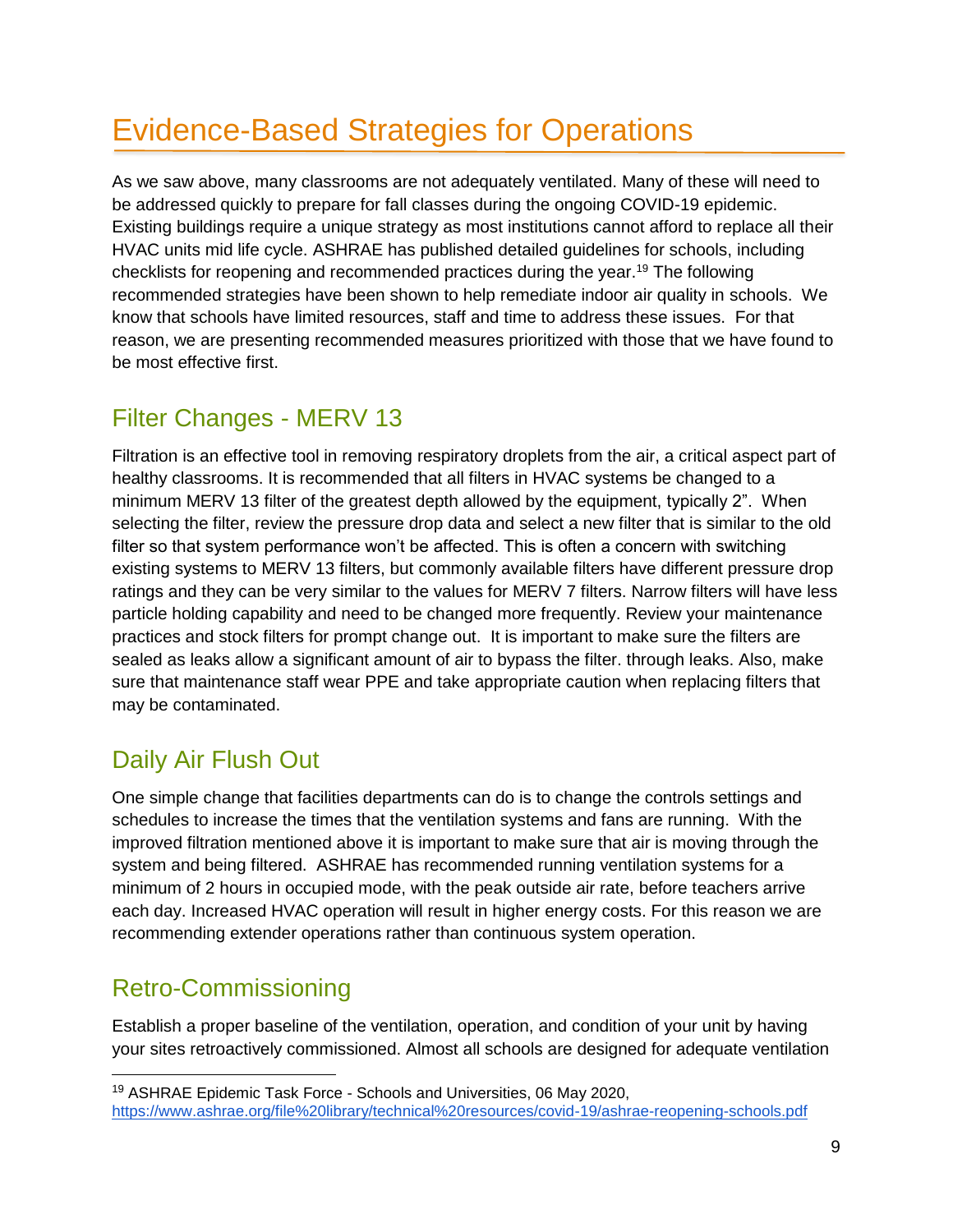levels, but studies have repeatedly shown that many HVAC systems, even new ones, are not delivering the intended amount of ventilation. A qualified and certified Commissioning Agent or Testing and Balancing professional can evaluate your existing equipment, ductwork and controls to make sure it is delivering the intended ventilation rate and correct any issues. With schools likely at reduced student counts in classrooms this fall, making sure that ventilation rates meet standards will effectively increase ventilation per person beyond recommended levels. This increase in ventilation will help provide healthier indoor environments.

#### <span id="page-9-0"></span>Measure and Monitor CO2

Measuring CO2 levels in classrooms is an inexpensive yet important way to determine in real time if adequate ventilation is being provided and identify any problems that may develop throughout the year. This can be accomplished by installing "smart" thermostats to monitor CO2 levels or by using portable CO2 monitors. Smart thermostats and monitors connected to building management systems can have the added benefit of being able to automatically adjust the operation of the unit and allow maintenance staff to remotely monitor and control the unit's operations where compatible equipment is installed.

#### <span id="page-9-1"></span>Open Doors and Windows

One critical and simple strategy that schools can use is to open classroom doors and windows more often. Where opening doors and windows can be done safely and without introducing outdoor air pollution, this action can significantly improve ventilation rates. It is important for teachers and students to know that fresh air is always important — but especially now — and that opening doors and windows can help. CO2 monitors can help determine the right time to open them. It is recommended that the open window and/or door area be at least 40 square feet for a standard classroom (4% of floor area) to provide ventilation without an HVAC system. It is also recommended that windows be opened two hours before occupancy. Opening doors and windows should never be done without considering important local factors such as security, air pollution, pollen and other allergen counts, outdoor temperature, and outdoor humidity.

#### <span id="page-9-2"></span>**Economizers**

Economizers increase outdoor air amounts when cooling is needed and outside temperatures are favorable. This measure increases ventilation and often saves electricity too. For older HVAC systems that do not have economizers, installing aftermarket economizers can be a very cost effective way to increase ventilation and save energy. Aftermarket economizers are available for many types of units and can often be installed relatively easily and inexpensively.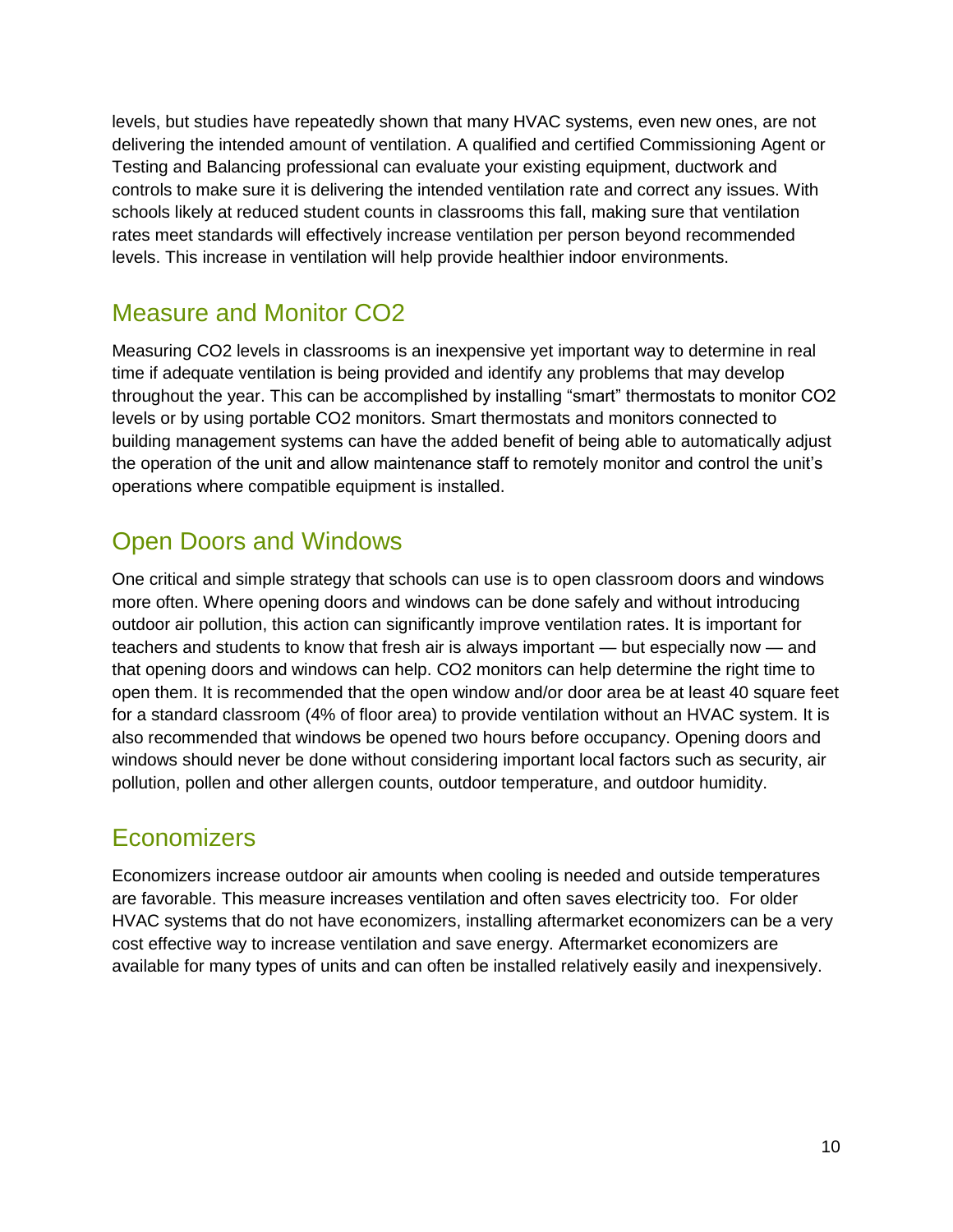<span id="page-10-1"></span>Retrofit controls can also be installed by most controls manufacturers to ensure that economizers are opening when conditions allow.

For systems with economizers it is important to make sure they are operating correctly. Economizer failures are common enough that California introduced reliability requirements in its 2013 energy code, followed by 2015 IECC and ASHRAE 90.1 2016. Economizers installed prior to these codes are prime candidates for inspection and possible upgrade.



*Source: UC Davis Western Cooling Efficiency Center*

When working, existing economizer settings can be reconfigured to increase ventilation rates during mild weather. The "upper lockout" temperature of the economizer can be raised to expand the operation of economizers. 75F is the setting currently recommended by most codes. For units with Demand Control Ventilation the CO2 setpoint can be reduced to 400 ppm. This lower setting will bypass the energy saving sequence of DCV and provide more ventilation during operating hours for these systems..

#### <span id="page-10-0"></span>Preventive Maintenance Inspections

Conduct quarterly seasonally appropriate HVAC preventive maintenance inspections to ensure units are operating properly. These will ensure that filters are changed regularly and systems continue to function as intended throughout the year to provide adequate ventilation.

## Evidence-Based Design Strategies for Renovations and New Buildings

There are many opportunities in the design of new and renovated buildings to provide better indoor air quality than in the facilities they replace. The following strategies can be employed on most projects to improve indoor air quality. References to relevant CHPS Criteria and resources are provided for further information.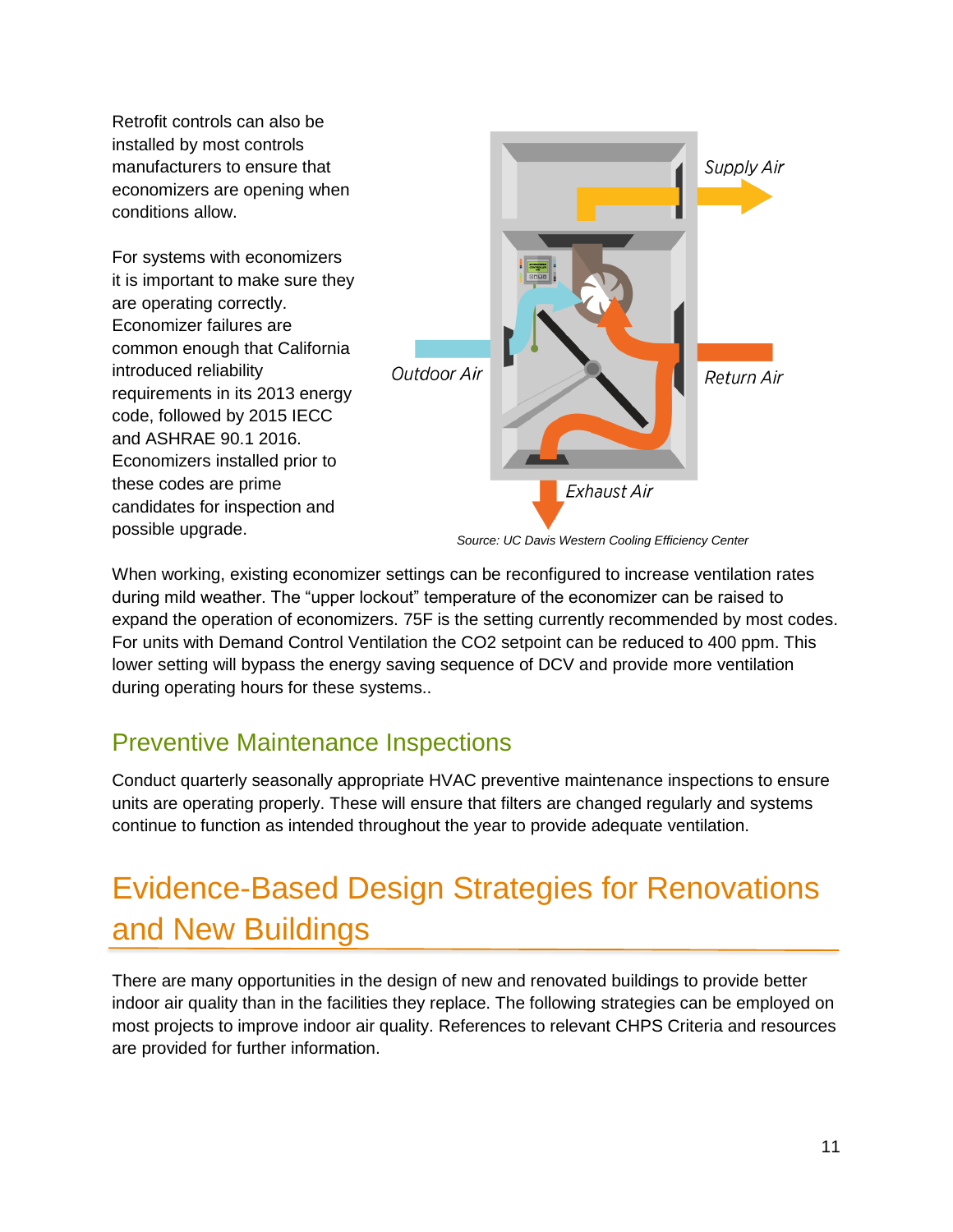#### <span id="page-11-0"></span>Focus on Health of the Occupants

One of the primary strategies that school designers need to employ for a post-COVID-19 world is to focus on the health and wellness of the teachers and students who will be using them. Careful focus on the ventilation, VOC levels and comfort in the indoor environment will significantly improve occupant comfort, student success, health and even the district's financial bottom line. The truth is that building high-performance learning environments is critical to the success of our schools and districts. *The CHPS Criteria<sup>20</sup> and the Best Practices Manual<sup>21</sup> provide a guide to approaching school design from this perspective.*

#### <span id="page-11-1"></span>CO2 Monitoring and Display

One of the most important strategies we can use to improve indoor air quality is to directly monitor and display the CO2 levels in classrooms. With advances in sensor technology this can be done relatively easily within the building energy management system. Most manufacturers offer options to monitor and display CO2 levels in thermostats. This also allows the sensor data to be used to control the amount of outside air provided to classrooms and ensure levels remain at or below the recommended level of 1000 ppm utilizing a demand-controlled ventilation approach. This data can also be used by teachers and students to take more



direct action like going outside or opening exterior windows or doors to increase ventilation. *All editions of the CHPS Criteria address the benefits of having individual temperature control and thermostat in each classroom while a proposed credit for the upcoming CA-CHPS 2020 Criteria will give additional points for displaying the CO2 level and for using that data to control the amount of fresh air delivered to classrooms (see Core Criteria v3 EQ C11.1.1).* 

#### <span id="page-11-2"></span>Operable Windows and Connection to Outdoors

Two of the simplest and most effective strategies for improving air quality for students and teachers are to go outside and let the outside in. As designers, we can't control how buildings are used, but we do provide opportunities. By including operable windows in classrooms and providing connections between inside and outdoors we make it easier to let fresh air in and get children and teachers outside. In both cases it is also important to consider the quality of the exterior environment. If the surrounding neighborhood is noisy or has high levels of air pollution, these strategies may not be appropriate.

Providing operable windows in each classroom can provide a significant additional source of outside air and give the teacher and students direct control over their ventilation which can

 $\overline{a}$ 

<sup>20</sup> CHPS Core Criteria: <https://chps.net/criteria/chps-core-criteria-template-local-adaptation>

<sup>&</sup>lt;sup>21</sup> CHPS Best Practices Manual: <https://chps.net/best-practices-manual>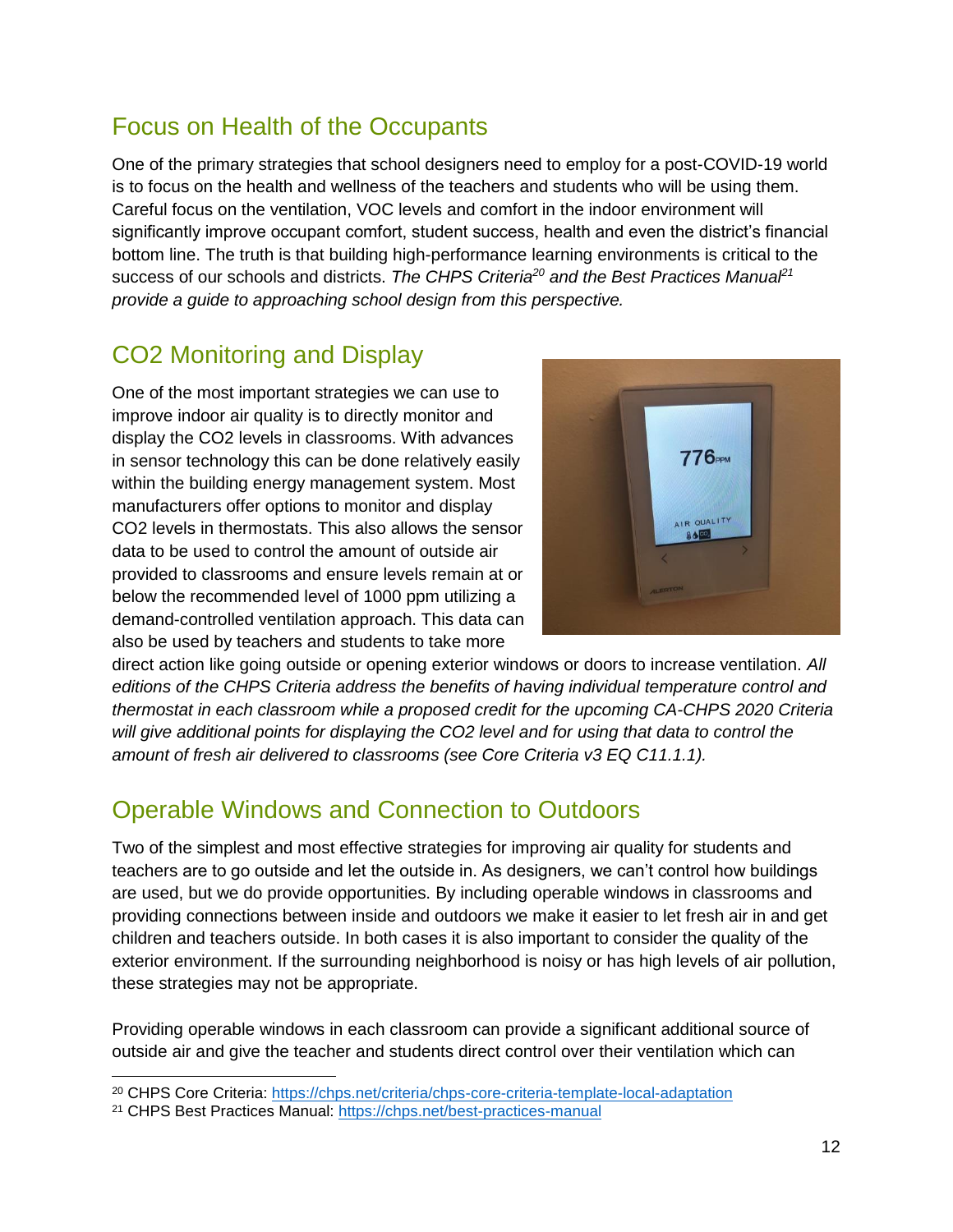increase comfort. When providing operable windows in a classroom it is important to provide occupant training and/or controls to make sure that window use does not counteract the HVAC system during heating and cooling times and increase energy use. *The CHPS Criteria addresses operable windows including occupant training (see Core Criteria v3 EQ C11.1.2).* 

Providing views to the exterior from classrooms may not seem like a strategy to improve air quality, but it can make a real difference. A visual connection to the outdoors lets the teacher supervise the indoor and outdoor spaces at the same time allowing more students to go outside throughout the day. Moreover, views of nature have been shown to have positive effects on student learning. *The CHPS Criteria provides guidelines for the amount and location of windows to provide views to students and teachers (see Core Criteria v3 EQ C13.1).* 

#### <span id="page-12-0"></span>**Filtration**

Providing adequate filtration of both outside air and recirculated air within the HVAC systems is critical to maintaining a healthy indoor environment. HVAC systems should be designed with a minimum MERV 13 filtration system as required by *CHPS Prerequisite EQ P1.0.* Furthermore schools should consider increasing filtration to MERV 15 systems to further reduce indoor air pollution and the potential for disease transmission as required by *CHPS Credit EQ C1.1.1.*

#### <span id="page-12-1"></span>Increase Ventilation Rates

Increasing the amount of outside air provided to classrooms and other learning spaces will decrease the amount of CO2 in these spaces and increase the frequency that air is changed and filtered. This will improve student learning and wellness.

ASHRAE Standard 62.1, the national benchmark for the design of HVAC systems, is required by *CHPS Prerequisite EQ P1.0*. This should be the minimum standard for ventilation rates and should also be referred to for its many other guidelines and requirements for mechanical ventilation systems. All schools should be designed to meet or exceed these standards.

All mechanical systems should be equipped with economizers, whether required by local code or not, to maximize outdoor air supply and increase energy efficiency. For existing mechanical systems that have not reached the end of their useful life, consider adding economizers to the equipment and controls system.

It is further recommended that schools consider increasing ventilation rates beyond what is required in ASHRAE 62.1. Schools should consider increasing the ventilation rates by 130% as required for *CHPS Criteria EQ C1.1.2.*

Depending on the location of the school and the type of system, other considerations may be needed to maintain a properly designed system that provides ventilation along with properly controlled temperature and humidity. Also, it is important to consider the local environment and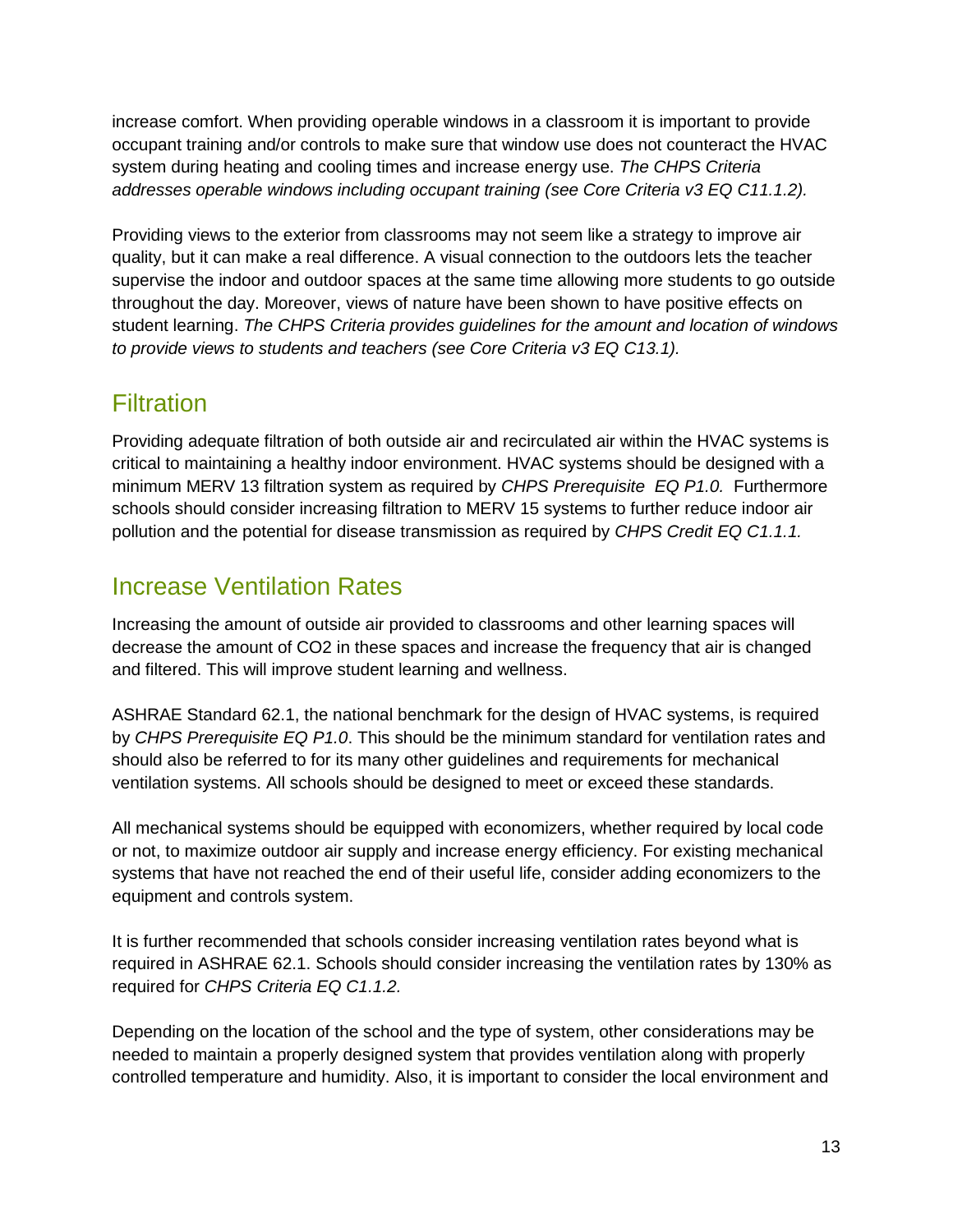take alternative measures if exterior air pollution is a significant issue. Increasing ventilation rates can have unintended negative consequences

#### <span id="page-13-0"></span>Dedicated Outdoor Air Systems

To further increase ventilation and reduce CO2 and disease transmission, schools can also consider designing Dedicated Outdoor Air Systems (DOAS). DOAS can take multiple forms but must be able to independently deliver heating, cooling, and ventilation where, and only when, it is needed and avoid the use of recirculated air. DOAS can be paired with appropriately designed controls systems, including CO2 monitors, to deliver the precise amount of fresh outdoor air directly to each space without recirculating contaminants or pathogens generated in other spaces. DOAS need to utilize energy recovery systems to reduce energy use and meet efficiency standards. *For more information about DOAS see CHPS Credit EQ C1.1.3.* 

#### Demand Controlled Ventilation

Demand Controlled Ventilation (DCV) is the strategy of adjusting the amount of outdoor air supplied to a space based on the CO2 level in the space. Traditionally, DCV has been employed as a strategy to reduce energy use by decreasing the amount of fresh air supplied to a space to below the design level when it is not occupied or when the CO2 level is below the recommended threshold. However, DCV can also be used to ensure that adequate ventilation is always provided to meet the target CO2 levels regardless of occupancy conditions. DCV settings can also be changed to lower the CO2 threshold to below the recommended level of 1000 ppm to a lower target such as 700-800 ppm which has been shown to increase performance on cognitive tests.<sup>22</sup> *The CA-CHPS 2020 update underway as of publication will include criteria to encourage the use of DCV systems and lower the CO2 set point in classrooms.* 

#### <span id="page-13-1"></span>Reduce Volatile Organic Compounds

In addition to reducing the amount of CO2 and increasing ventilation, it is also important to reduce the amount of pollutants created within learning spaces. Volatile Organic Compounds (VOCs) are one of the primary indoor air contaminants. VOCs are generated primarily by offgassing from building products and materials.

VOCs can be reduced by specifying materials and products that have a low VOC content based on their materials and manufacturing processes and that are tested for VOC emissions during application. VOCs can be released both during and after construction. Even products with no VOC content can emit VOCs after application due to chemical reactions. VOCs come from many types of materials including paints, sealants, flooring, drywall, ceiling tiles, composite wood and furniture. *CHPS Prerequisite EQ P6.0 and Credit EQ C6.1 contain detailed requirements and recommendations for low-VOC materials in different categories.* 

<sup>&</sup>lt;sup>22</sup> Allen and MacNaughton.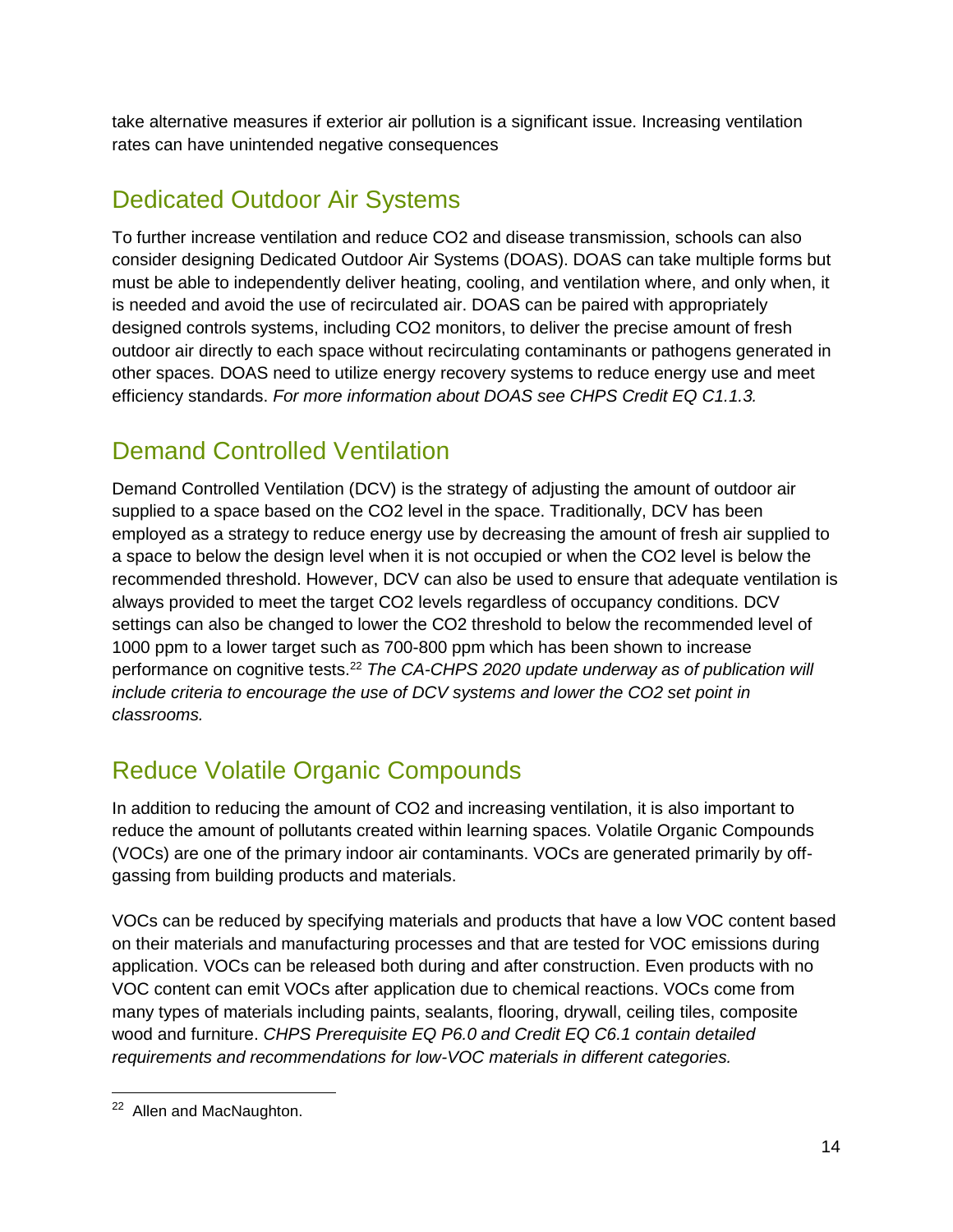It is also important to adequately clean and flush out the building and its HVAC system prior to occupancy. This removes any VOCs and other contaminants left behind during construction before teachers and students use the space. *CHPS Credit EQ C4.1 has detailed requirements for Construction Indoor Air Quality Management.* 

#### <span id="page-14-0"></span>Commissioning and Functional Checklists

All the preceding recommendations will deliver the required results only if spaces are designed and built correctly and function as intended. Unfortunately, in the construction of these complicated interconnected systems, that doesn't always happen. This is where Commissioning comes in. The role of the Commissioning Agent is to be the unbiased technical adviser to the Owner to make sure the Owner's requirements for the project are clearly articulated, addressed in the design and that the design is properly constructed and functions as intended. A Commissioning Agent should be involved throughout the design and construction process as part of the integrated design team. A critical part of the Commissioning Agent's scope of work is to complete functional checklists at the end of construction to ensure that the building HVAC, controls and lighting systems are all working together as intended and delivering the desired results. *CHPS Criteria EE P2.0 and EE C2.1 provide detailed requirements for Commissioning at basic and enhanced levels.* 

## Recommended Owner's Project Requirements

One of the most important tools that schools and districts pursuing renovation or new construction projects can use to ensure that projects address ventilation issues is the Owner's Project Requirements (OPR). A requirement of the Commissioning process, the OPR is a detailed statement of the project's technical and performance requirements. The OPR is used by the design team to guide design decisions and by the Owner and Commissioning Agent to evaluate the design and construction throughout the project. Below is a cheat sheet for items to address in the OPR related to ventilation and indoor air quality:

| <b>Requirement</b>                      | <b>Description</b>                                                                                                                     | <b>References</b>                                                                                 |
|-----------------------------------------|----------------------------------------------------------------------------------------------------------------------------------------|---------------------------------------------------------------------------------------------------|
| <b>Ventilation Rates</b>                | Require calculations proving that systems<br>meet ventilation requirements<br>Increase ventilation to 130% of minimum<br>requirements  | <b>ASHRAE Standard</b><br>62.1, CHPS<br>Prerequisite EQ<br><b>P1.0, CHPS</b><br>Criteria EQ 1.1.2 |
| <b>Demand Controlled</b><br>Ventilation | Each Classroom has a CO2 sensor integrated<br>into the thermostat and controls system<br>Ventilation is controlled to maintain maximum |                                                                                                   |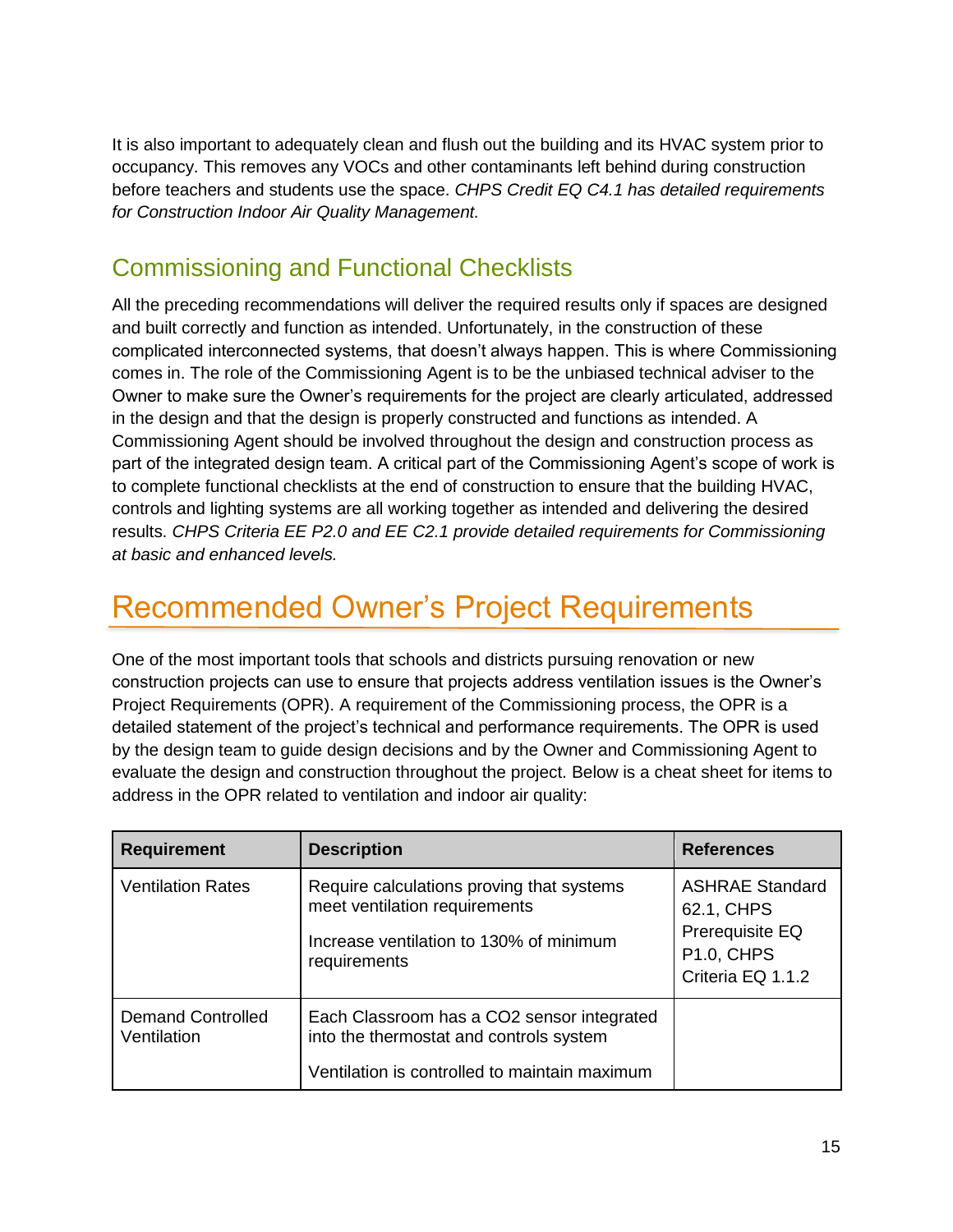<span id="page-15-0"></span>

|                    | CO <sub>2</sub> levels of 1000 ppm or 800 ppm                                                    |                                                        |
|--------------------|--------------------------------------------------------------------------------------------------|--------------------------------------------------------|
| <b>Filtration</b>  | Provide minimum MERV 13 filters in all<br>systems and consider MERV 15                           | <b>CHPS Criteria EQ</b><br>1.1.1                       |
| Commissioning      | Require Advanced Commissioning of<br>mechanical, controls and lighting systems                   | <b>CHPS Criteria EE</b><br>P <sub>2.0</sub> and EE 2.1 |
| Low-VOC Materials  | Specify low-VOC materials for flooring, paint,<br>sealants, ceiling tiles, drywall and furniture | <b>HPS Criteria EQ</b><br>P6.0 and EQ 6.1              |
| Building flush out | Require construction indoor air quality plan<br>including building flush out prior to occupancy  | <b>CHPS Criteria EQ</b><br>4.1                         |
| <b>Windows</b>     | Provide operable windows in each classroom<br>with views to nature where possible                | <b>CHPS Criteria EQ</b><br>11.1.2 and $EQ$<br>13.1     |

## Funding Opportunities

With schools and Districts facing unprecedented funding challenges in the coming years, finding ways to pay for upgrades to existing buildings and new facilities projects will likely prove difficult. However, there are many opportunities to fund these upgrades with little impact on the district's general maintenance budgets. At a time when many programs aimed at improving student outcomes are likely to be cut, utilizing these funding sources to improve indoor air quality can make a positive impact on students.

#### <span id="page-15-1"></span>Energy Efficiency Funding

Many of the solutions proposed to improve indoor air quality are also useful in reducing energy use. These include economizers, retro-commissioning, replacing aging package units, smart thermostats with CO2 monitoring and Demand Controlled Ventilation. Almost every U.S. jurisdiction has incentives and financing programs available from utilities and government agencies to help pay for energy efficiency upgrades to facilities. These can come in the form of on-bill financing programs and loans where the energy efficiency savings are used to pay over time for construction costs. In many jurisdictions direct grants are also available. The North Carolina Clean Energy Technology Center maintains a Database of State Incentives for Renewables & Efficiency (DSIRE — [https://www.dsireusa.org\)](https://www.dsireusa.org/), an easy-to-use interactive database of energy efficiency programs in every state.